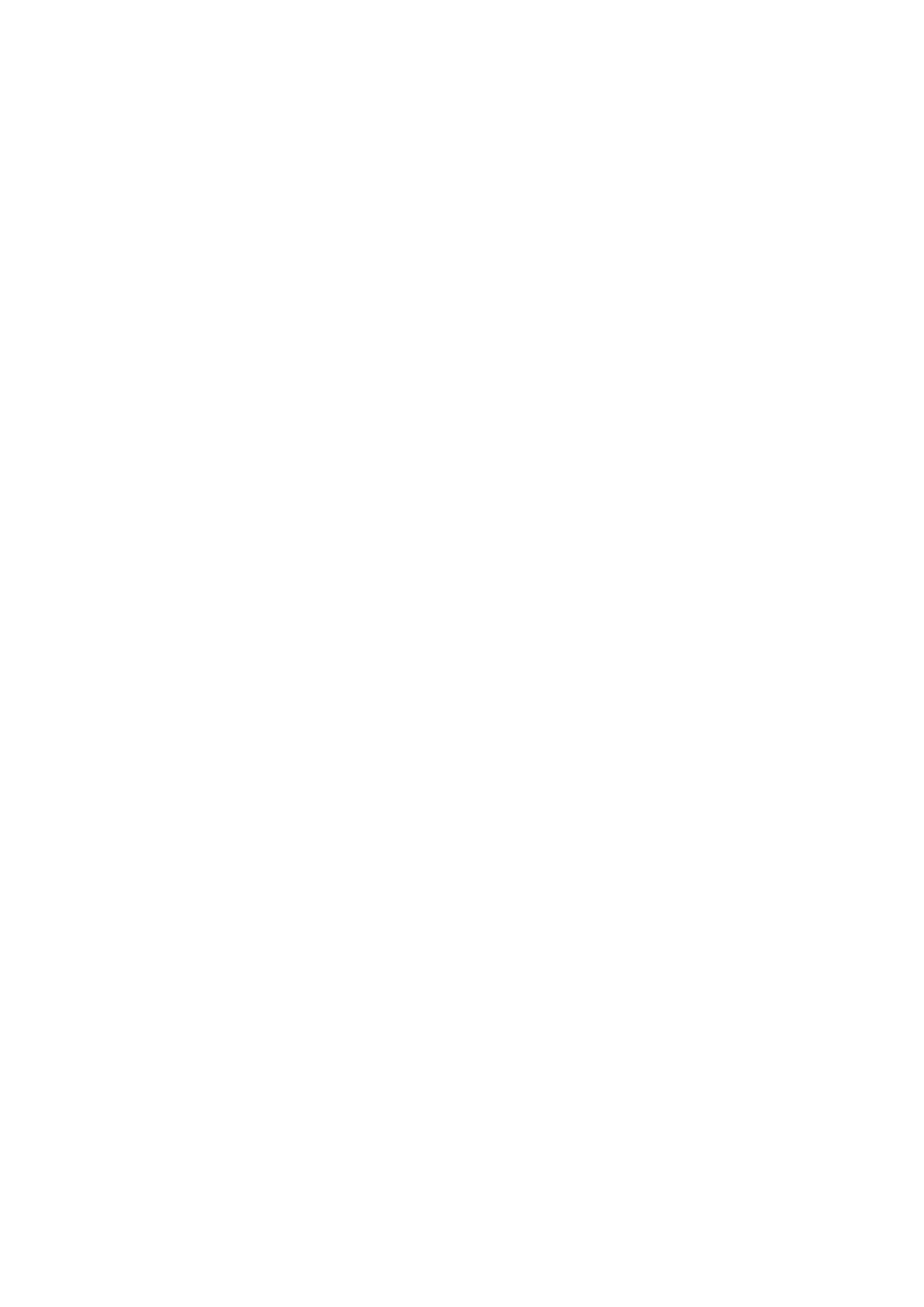

## **RESEARCH PAPER NO. 15**

The effect of quotas on female representation in local politics

*Priv.-Doz. Dr. Monika Köppl-Turyna – EcoAustria - Institute for Economic Research Dr. Jarosław Kantorowicz - Leiden University, Faculty of Governance and Global Affairs, Institute of Security and Global Affairs*

November 2020

**Imprint:** EcoAustria – Institute for Economic Research, Am Heumarkt 10, 1030 Vienna, Austria, Tel: +43-(0)1-388 55 11

www.ecoaustria.ac.at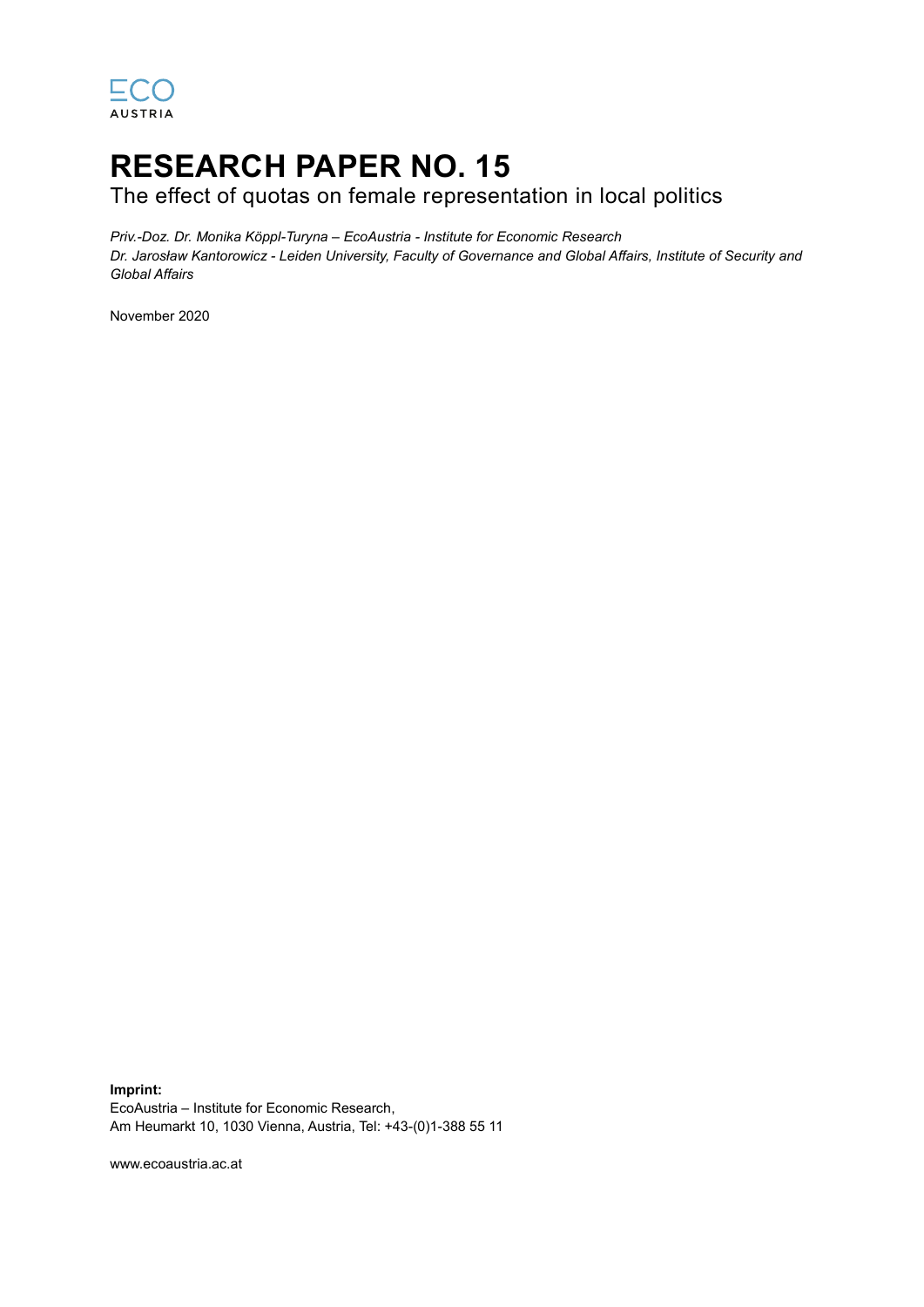

## The effect of quotas on female representation in local politics

Monika Köppl-Turyna<sup>1</sup> and Jarosław Kantorowicz<sup>2</sup>

November 2020

### **Abstract**

This work looks at the policies aimed at promoting female participation in local legislative bodies using a series of changes to electoral law in Poland. We use a difference-in-discontinuities design to examine the effect of an introduction of a female quota on female participation in local councils. We find that the female quota has a strong positive effect on the percentage of females in the local council by increasing the pool of female candidates. It does not, however, affect the individual probability of being elected as a female, suggesting that its effect on voters' preferences is limited.

**Keywords:** female quota; electoral rules; female representation; regression discontinuity; difference in discontinuities

**JEL:** D72, B52

 $\overline{a}$ 

<sup>1</sup> EcoAustria – Institute for Economic Research, Vienna (Austria);

Email: monika.koeppl-turyna@ecoaustria.ac.at

<sup>2</sup> Leiden University, Faculty of Governance and Global Affairs, Institute of Security and Global Affairs Emal: j.j.kantorowicz@fgga.leidenuniv.nl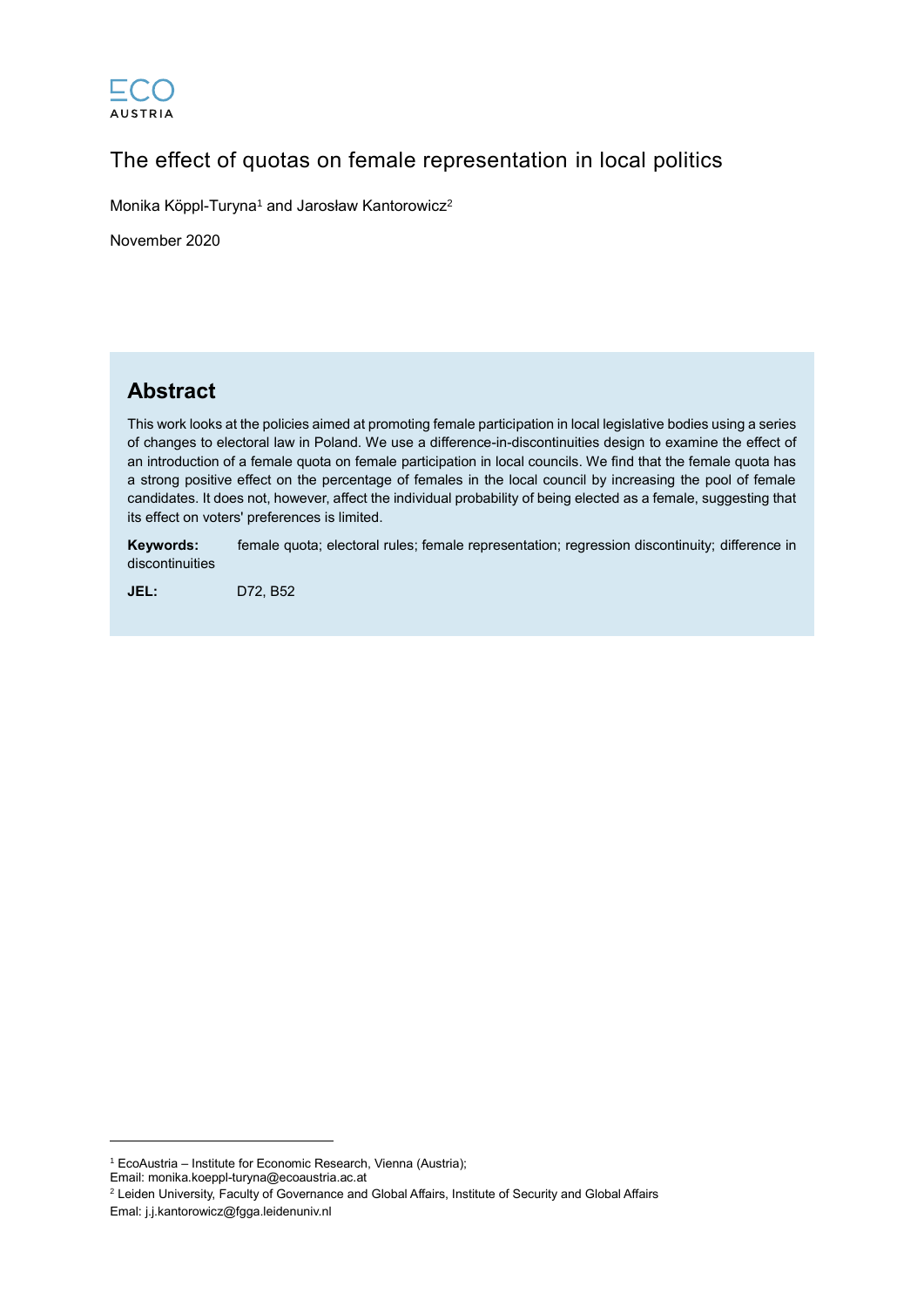#### 1. Introduction

The question of female representation in politics has recently gained more attention. It is important for at least two reasons. Firstly, women are grossly under-represented on the political stage across the globe, e.g. only approx. 25 percent of legislators are females, even though women constitute roughly half of the population (Davidson-Schmich, 2020), and thus scholarship is looking for policies that would help establish a more gender-balanced political process. Secondly, a growing body of literature shows that female politicians take different decisions from their male counterparts (Chattopadhyay and Duflo, 2004; Adams and Funk, 2012; Bhalotra and Clots-Figueras, 2014; Brollo and Troiano, 2016; Hicks et al.,  $2016$ ; Clayton and Zetterberg,  $2018$ ), so understanding the factors behind differences in female representation across countries can help understand the differences in policies and their impact.

This work looks at the policies aimed at promoting female participation in legislative bodies using a series of changes to electoral law in Poland. Previous research studying the effects of gender quota on female participation in Poland was mainly focused on the elections to the national parliament and used different identification strategy (see, e.g., Górecki and Kukołowicz, 2014; Jankowski and Marcinkiewicz, 2019; Gendźwiłł and Żółtak, 2020). We use local elections, specifically elections to municipal councils, as our empirical laboratory. The identification strategy builds on the fact that in the 2018 elections a female quota was introduced in the municipalities with the population size above 20,000 inhabitants. If no confounding treatments exist at the threshold of 20,000 inhabitants, a straightforward strategy to measure the effect of the female quota would be a regression discontinuity. This, however, is not a valid strategy in the context of this paper as the 20,000 inhabitants threshold determines the application of two different electoral systems to local legislatures (municipality councils) in Poland. The municipalities below this threshold are ruled by the majoritarian elections, whereas those above this threshold by the proportional repre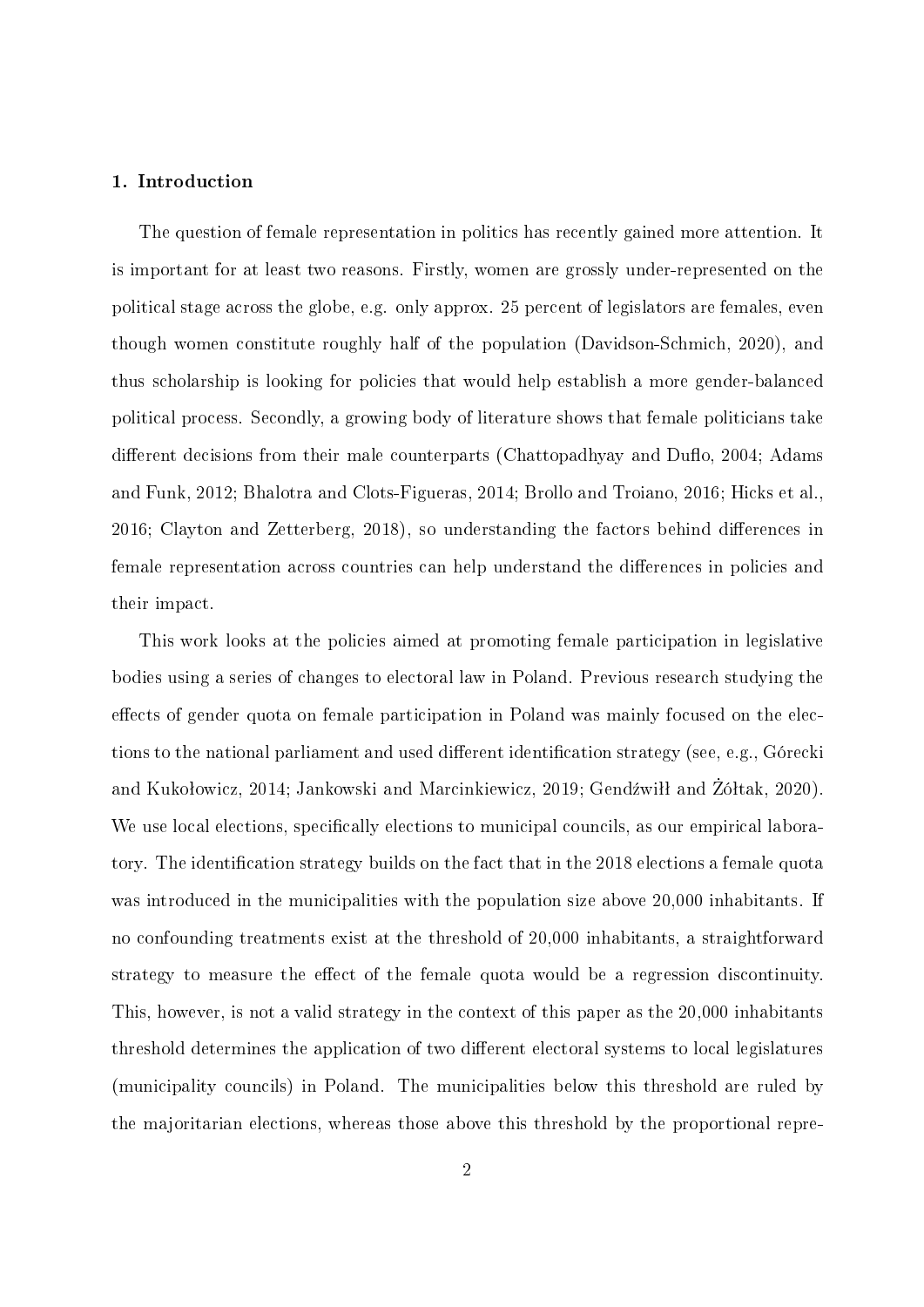sentation. The state of the art solution to remedy the problem of multiple (compound) treatments at the studied threshold is to apply a difference-in-discontinuities approach (Grembi et al., 2016; Eggers et al.), given that there exists an additional setting where the policy of interest is present, but confounding policies are not, or vice-versa. This is precisely the setting which we deal with, whereby in 2010 the 20,000 population threshold served to divide the municipalities into those with majoritarian and proportional electoral regimes, but the female quota has not been introduced yet. Overall, we look at the effect the discontinuity in the female participation at the threshold of 20,000 inhabitants in 2018 (the combined effect of the electoral rule and quota) and compare it with the discontinuity observed in 2010, the latter being the effect of the electoral rule itself on female representation. It has to be noted that the 2014 municipal elections observed no threshold for either electoral systems (all municipalities were subject to first-past-the-post-system) nor for a female quota, thus this year allows us to run placebo regressions as no discontinuity in outcomes (female representation) is expected.

Quotas are believed to reduce gender bias in elections (Beaman et al., 2009) and therefore help clear way for more females in politics (Baskaran and Hessami, 2018; Bhalotra et al., 2017). Several mechanisms are believed to be responsible for the "pathbreaking": affecting voter attitudes, changes in party behavior, or affecting behavior of females themselves. Nevertheless, contrary results have also been observed (Broockman, 2014; Bertrand et al., 2018; Geys and Sørensen, 2019; Joo and Lee, 2018; Ferreira and Gyourko, 2014). Secondly, quotas might affect the quality of elected officials (O'brien and Rickne, 2016). Besley et al.  $(2017)$  find, for instance, that female quota help replace mediocre males with more qualified females. Other studies have found a positive link between (both male and female) politicians' education levels and quota implementation (Baltrunaite et al., 2014; Casas-Arce and Saiz, 2015; Weeks and Baldez, 2015). Also in this case, however, there is evidence to the contrary: Allen et al. (2016) find that "quota" females are no different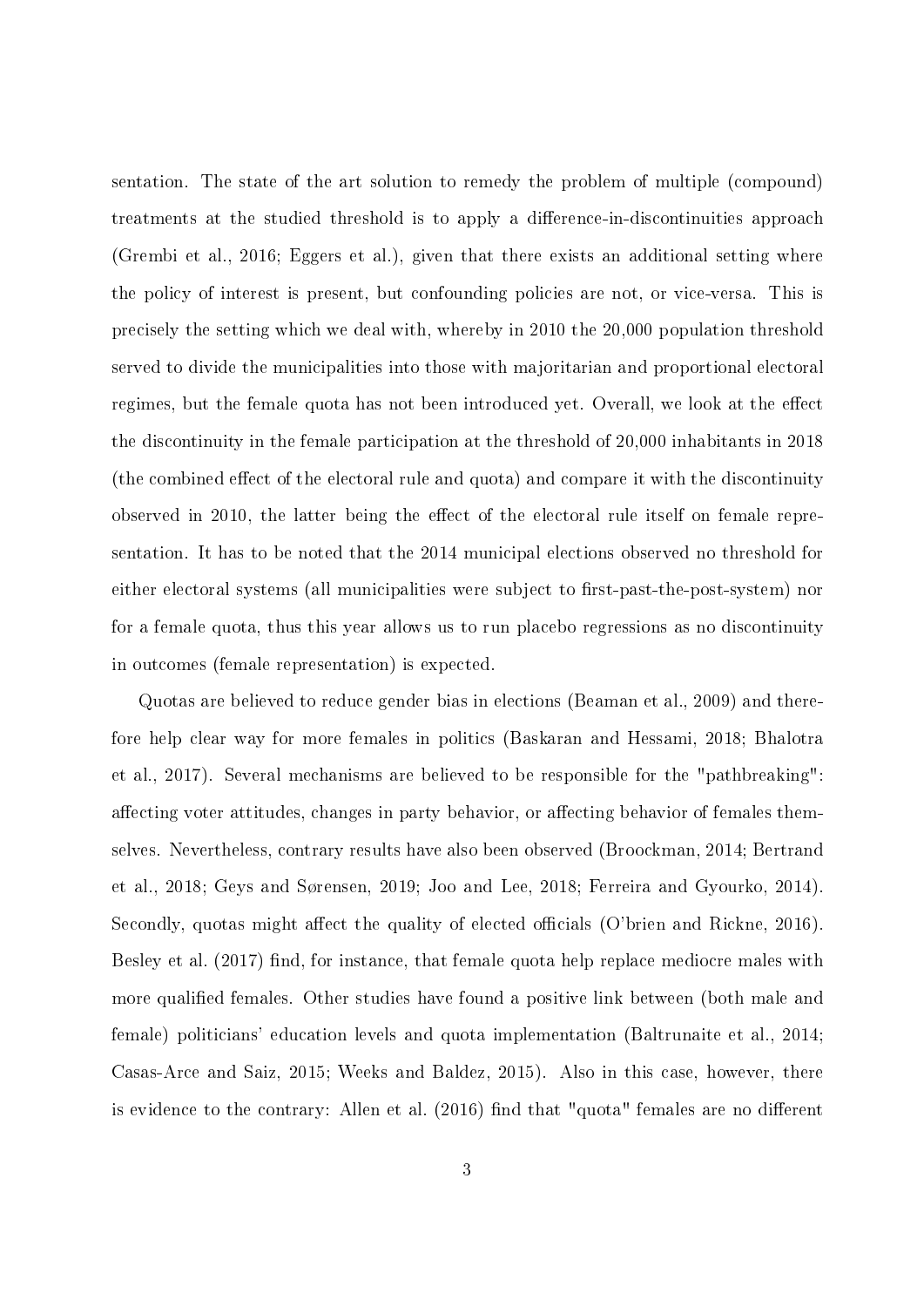than other elected officials, and Campa  $(2011)$  finds no effect of quotas on quality.

We find that the female quota has a strong positive effect on the percentage of females in the local council. We identify two effects responsible for this increase: firstly, the quota increases the pool of available female candidates. While in 2010 there were no differences between the fraction of female candidates in the overall candidate pool, in 2018 there is a sharp jump at the population threshold. The quota does not, however, affect the individual probability of being elected as a female, which leads us to a conclusion that its effect on the voting behavior is rather limited. Secondly, using a comparison with the effect of the electoral rule, we can conclude that the quota has counteracted the negative party bias associated with proportional representation.

#### 2. The institutional background

Municipalities (Polish: gmina) are the principal units of administrative division in Poland. There are currently 2,478 municipalities, varying in size between 1,400 and 1.7 million inhabitants. The legislative and controlling body of each gmina is the elected municipal council (*rada gminy*) or, in a town, the town council (*rada miasta*). Executive power is, since 2002, held by the directly elected mayor of a municipality.

In 2010, in municipalities below 20,000 inhabitants the councillors were elected in small districts via plurality rule. In most municipalities that meant elections from single-seat districts. In contrast, the municipalities with the population size above 20,000 inhabitants applied proportional electoral system, meaning that councillors were elected in larger districts where 5 to 8 mandates were at stake, as stipulated by the law.

According to the electoral law enacted in 2011<sup>3</sup> , the local elections conducted in November 2014 have used an entirely new election procedure. In particular, the 20,000 inhabitants

 $3 Ustawa z dnia 5 stycznia 2011 r. Kodeks wyborczy, DzU 2011, nr 21, poz. 112.$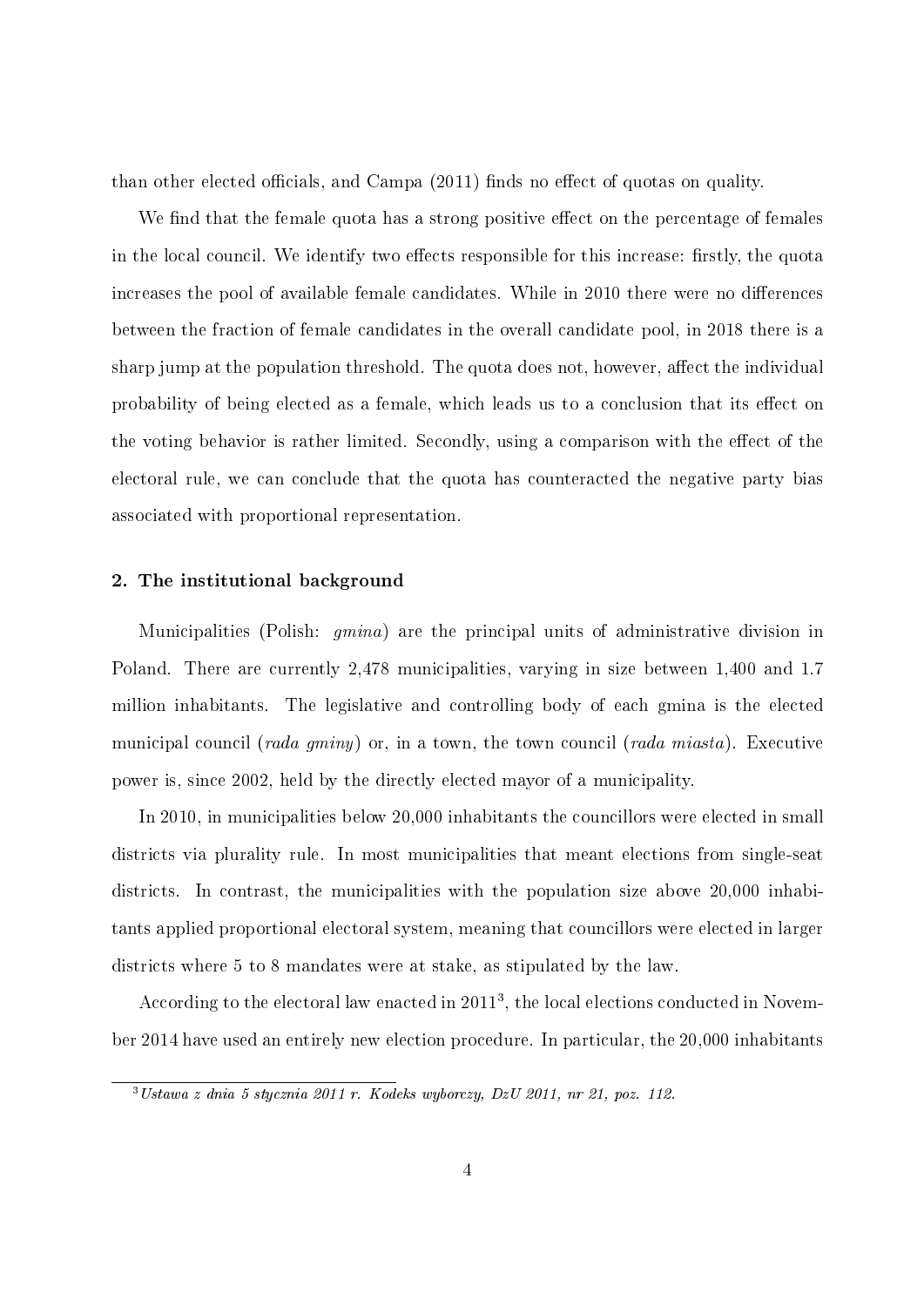threshold has been removed and all members of the councils in all municipalities have been elected in single-seat districts.

A further change to the electoral law has been introduced for the elections in 2018 by the electoral law of 2018<sup>4</sup>. Firstly, the 20,000 inhabitants threshold has been reintroduced, resulting in the municipalities above the 20,000 population threshold being assigned to proportional representation. Secondly and crucially from the point of view of this study, in the proportional elections, thus in municipalities above 20,000 inhabitants, a gender quota has been introduced, which prescribes that on each list at least 35 percent of candidates have to be female (and male). No particular brackets for list placements for each gender are in place. Overview of the reforms, informing the empirical identification of the study. is shown in Figure 1.





#### 3. Data and the empirical model

#### 3.1. Data

The data used comes from the National Electoral Commission of the Republic of Poland. It contains information about all candidates to local councils, including their gender, age, citizenship, position on the electoral list, the fraction of obtained votes, and whether the

<sup>4</sup>Ustawa z dnia 15 czerwca 2018 r. o zmianie ustawy - Kodeks wyborczy oraz niektórych innych ustaw, Dz.U. 2018 poz. 1349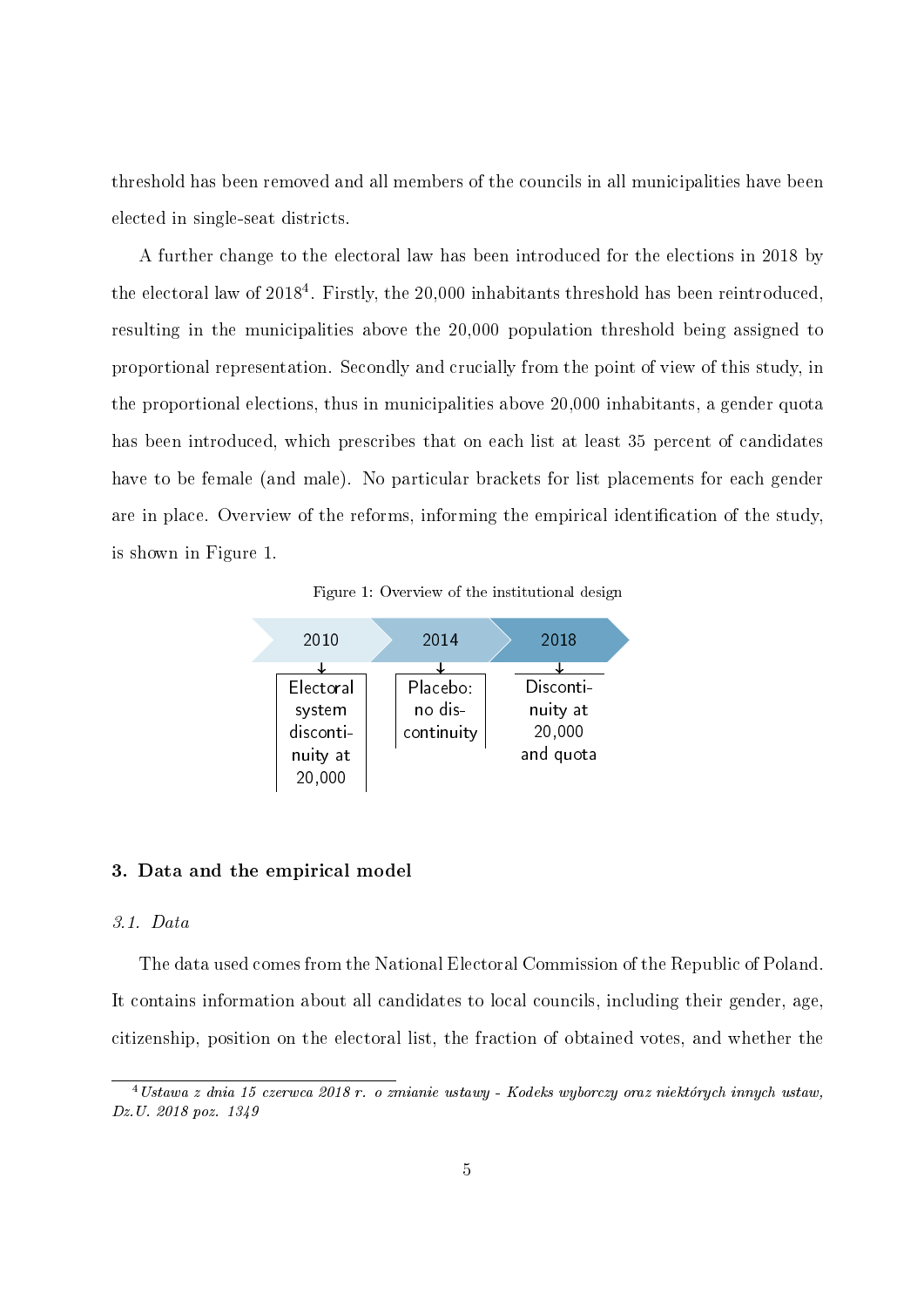person has been elected to the council or not. In the 2010 municipal election, a total of 159,863 candidates, among which 51,035 women, competed for 37,818 seats in local councils. The fractions of female candidates above and below the 20,000 inhabitants threshold are almost the same at 31.6% and 32.4%, respectively. In this study, we consider only the municipalities, which had more than 75 percent of seats elected from single-seat districts in 2010. If we exclude block voting (plurality vote in districts of more than one mandate), there are 146,227 candidates, among which 31.7% were female.

In year 2018, there were 118,059 candidates, among which 45,083 were women. Candidates competed for 34,464 councils seats. The gender quota was binding only above the 20,000 threshold. This resulted in a higher fraction of female candidates in these municipalities. Below the threshold the fraction of female candidates was at 35.2% and it increased to 45.9% above the threshold (about 13 percentage points higher than in 2010). Most of the parties in 2018, however, kept the fraction of females at or only slightly above the required quota. Only about 40% of the lists have more than 50% females.

#### 3.2. Empirical approach and identification

The question of how electoral institutions affect female participation in politics can be addressed in two ways:

- 1. What is the probability of a female candidate being elected?
- 2. What is the probability of encountering a woman among elected candidates?

The relationship between the two approaches can be easily summarized by the Bayes' formula:

$$
P(female|elected) = \frac{P(elected|female) \times P(female)}{P(elected)},
$$
\n<sup>(1)</sup>

where  $P(\text{female})$  is the pool of females among all candidates and  $P(\text{elected})$  is the general, gender-independent probability of getting elected in a particular electoral system. As it is a priori unclear which approach gives a better answer to the question of female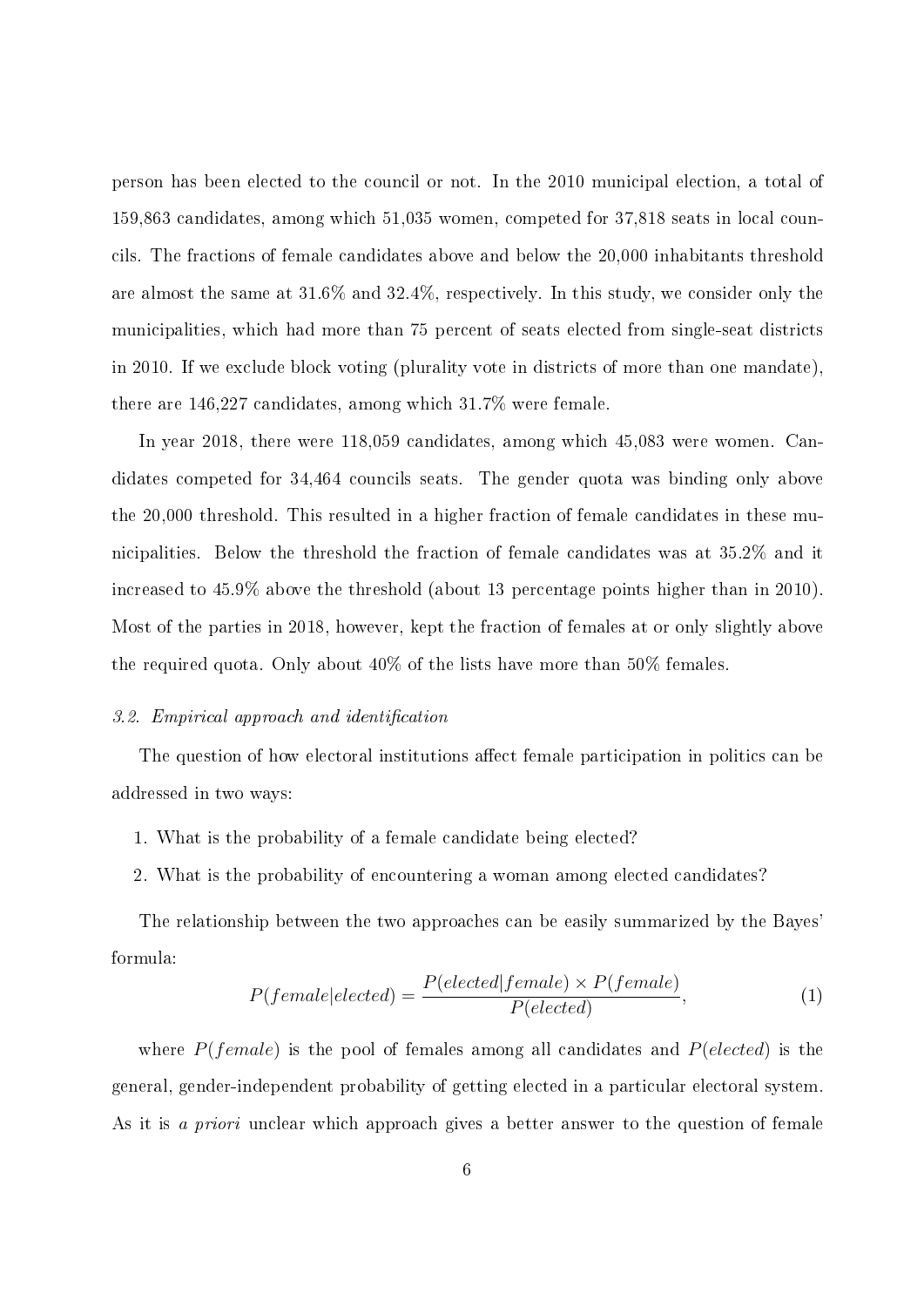representation in politics, we shall look at both probabilities and establish the institutional reasons underlying the differences. Using our data, we can separately estimate each of the probabilities in the formula. The dependent variables are: the fraction of females in the council, and the fraction of elected among female candidates in a municipality. The latter corresponds to the individual probability of being elected as a female, i.e. the question of whether the quota affects this probability (while keeping the number of female candidates constant). Looking at this probability allows us to investigate to what extent quota has an effect on voters' preferences regarding female candidates.

We exploit the difference-in-discontinuities  $(D-in-RD)$  design, as proposed by e.g. Grembi et al. (2016), who implemented it with local linear (or polynomial) regression (LLR) as

$$
y_{it} = \alpha_0 + \alpha_1 \times p_{it} + P_i \times (\gamma_0 + \gamma_1 \times p_{it}) + D_i[\delta_0 + \delta_1 \times p_{it} + P_i(\underbrace{\beta_0}_{\text{D-in-RD estimator}} + \beta_1 \times p_{it})] + \varepsilon_{it}.
$$
 (2)

In this paper, we use the non-parametric approach to D-in-RD. If  $\mu_t(x) = \mathbb{E}[Y|X =$  $x, t$  is the expectation of Y at time t and the conventional RD estimator is given by  $\tau_t = \lim_{x \to 0^+} \mu_t(x) - \lim_{x \to 0^-} \mu_t(x) = \mu_{t+} - \mu_{t-}$ , the D-in-RD estimator is given by

$$
\Delta \tau = [\mu_{1+} - \mu_{1-}] - [\mu_{=0+} - \mu_{0-}]. \tag{3}
$$

Optimal bandwidth can be calculated analogously to the RD method of e.g., Calonico et al. (2014) (CCT), but replacing  $\hat{\tau}$  with  $\Delta\hat{\tau}$  in the formula.

As between 2010 and 2018, the only major change to the electoral system (above 20,000), was the introduction of the female quota, this specication allows us to clearly identify the effect of the quota on our variables of interest, and also compare it to the effect of the electoral system. The validity of the RD design is analyzed in more detail in the Online Appendix.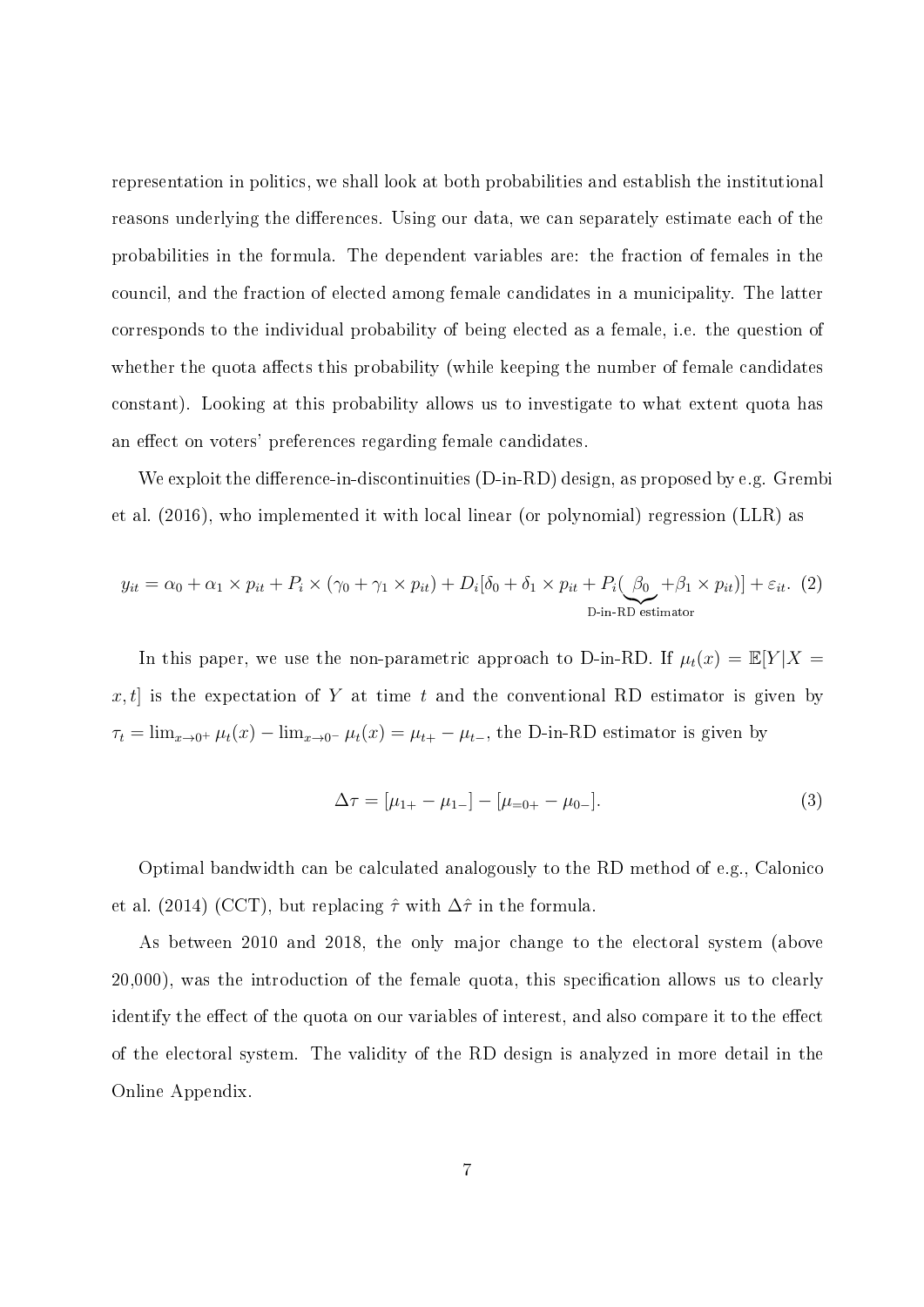#### 4. Results

Table 1 presents the estimation results. Introduction of the quota had a strong positive effect on the percentage of females elected to the local councils. Nevertheless, as it is clear from Table 1, this effect does not come from increasing the probability of being elected among female candidates, but rather by increasing the pool of available candidates - the probability of being elected as a female has not changed. What these results suggest, is that while quota can "mechanically" increase the number of females to become members of local councils, it does not have an effect on their individual probabilities of becoming elected. Keeping the number of females constant, probability of encountering an elected female among all female candidates is not affected by the quota.

Table 1: Female representation, difference in discontinuities between 2010 and 2018

|                      | Percentage of females in the council |                       | Percentage of elected among females |                                       |                  |                  |
|----------------------|--------------------------------------|-----------------------|-------------------------------------|---------------------------------------|------------------|------------------|
| D-in-RD Estimate     | $0.116**$<br>[0.050]                 | $0.151**$<br>[0.068]  | $0.168**$<br>[0.077]                | 0.037<br>[0.044]                      | 0.041<br>[0.057] | 0.054<br>[0.063] |
| Robust 95% CI        | $[.016 \; ; \; .216 \; ]$            | $[.017 \; ; \; .286]$ | $.016 \div .321$                    | $\left[ -049 \; ; \; .123 \; \right]$ | $-.071-.152]$    | $-.069-.177]$    |
| Kernel Type          | Triangular                           | Triangular            | Triangular                          | Triangular                            | Triangular       | Triangular       |
| BW Type              | <b>CCT</b>                           | <b>CCT</b>            | <b>CCT</b>                          | <b>CCT</b>                            | <b>CCT</b>       | <b>CCT</b>       |
| Conventional p-value | 0.021                                | 0.020                 | 0.022                               | 0.463                                 | 0.421            | 0.387            |
| Robust p-value       | 0.022                                | 0.027                 | 0.030                               | 0.400                                 | 0.473            | 0.392            |
| Order Loc. Poly. (p) |                                      | $\overline{2}$        | 3                                   |                                       | $\overline{2}$   | 3                |
| Order Bias $(q)$     | $\overline{2}$                       | 3                     | 4                                   | 2                                     | 3                | 4                |
| BW Loc. Poly. (h)    | 6.764                                | 8.159                 | 10.541                              | 6.980                                 | 8.686            | 12.113           |
| BW Bias (b)          | 11.267                               | 10.614                | 12.732                              | 10.773                                | 11.561           | 14.082           |

 $*$   $p < 0.1,$   $**$   $p < 0.05,$   $***$   $p < 0.01$ . Standard errors in brackets. CCT corresponds to the bandwidth selection procedure of Calonico et al. (2014).

Figure 1 shows the difference in discontinuities between 2010 and 2018. As a robustness check, in Figure B.1 in the Appendix, we show that the coefficient on the difference in discontinuity (the effect of the quota) is stable across bandwidth lengths.

#### 4.1. Partisanship as a channel of transmission

In Kantorowicz and Köppl-Turyna (2019), we show that the 20,000 population threshold is responsible for a jump in partisanship of local councils. In particular, it can be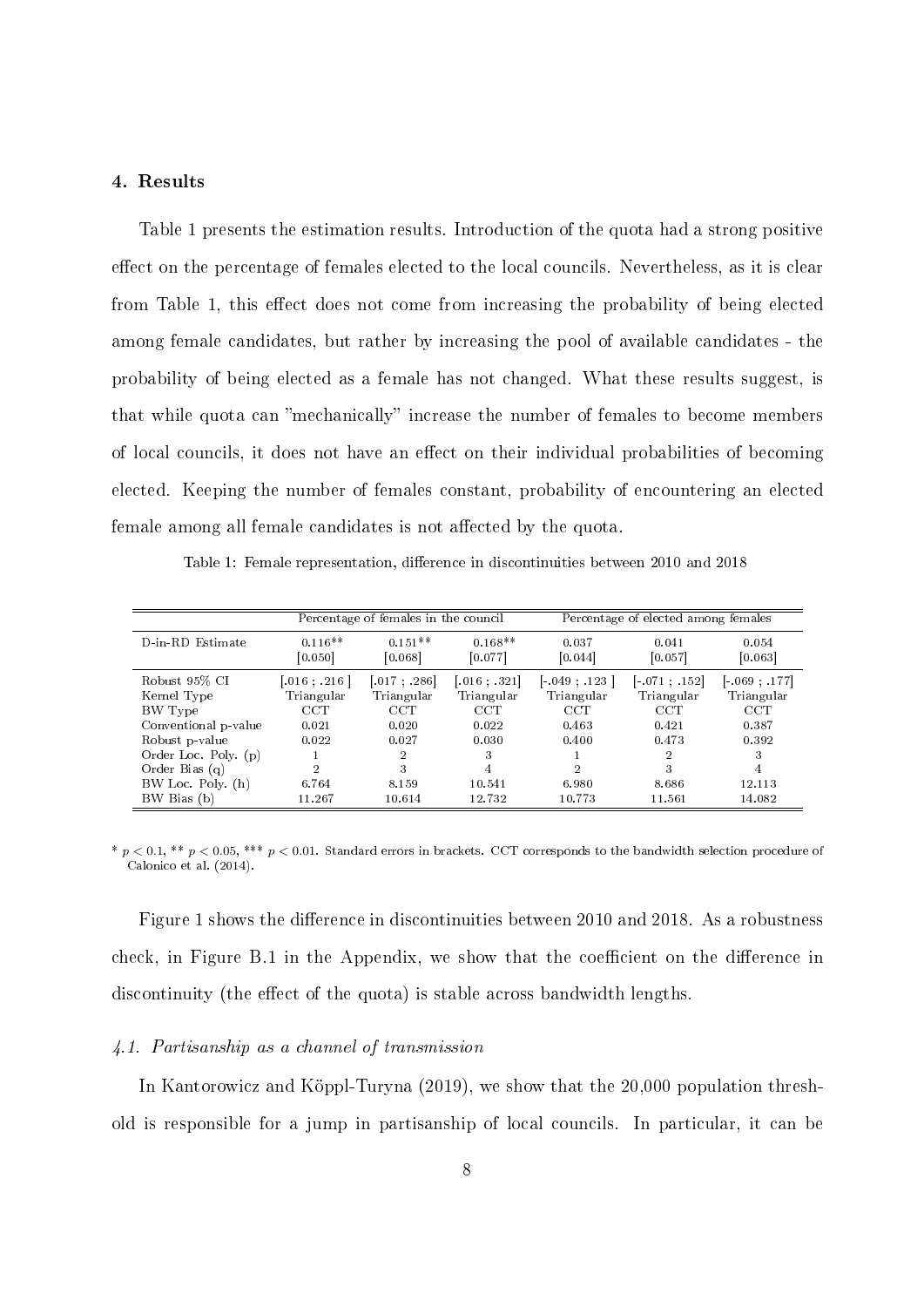

Figure 1: Difference in discontinuities between 2010 and 2018

established that the proportional system is associated with a much higher percentage of local councilors and mayors who are members of nation-wide parties, as opposed to independent voter committees which prevail in the majoritarian system. We link this observation to lower costs of participation in elections below the threshold. The question arises of whether the observed patterns with regard to female participation can be linked to different partisanship. To answer this question we calculate the percentage of females in the electoral council, looking separately at candidates elected from independent lists vs nation-wide parties. Figure 2 presents the results, whereas instead of showing the difference in discontinuities, we show the RD in both years, as it presents more clearly what is happening.

According to the results, partisanship is an important driver of the results. In year 2010, no difference can be observed in the percentage of councillors from independent committees in the two systems. Difference in year 2018, which is a result of the female quota, is also weaker than in the case of all councillors. The latter results, is also confirmed by the difference-in-discontinuities estimates, which show that the quota had a much weaker effect on the independent committees. On the other hand, taking only the members of the council elected from nation-wide countries, the effects are much stronger than the overall effect. Above the threshold in 2010, there are almost 20 percentage points less females elected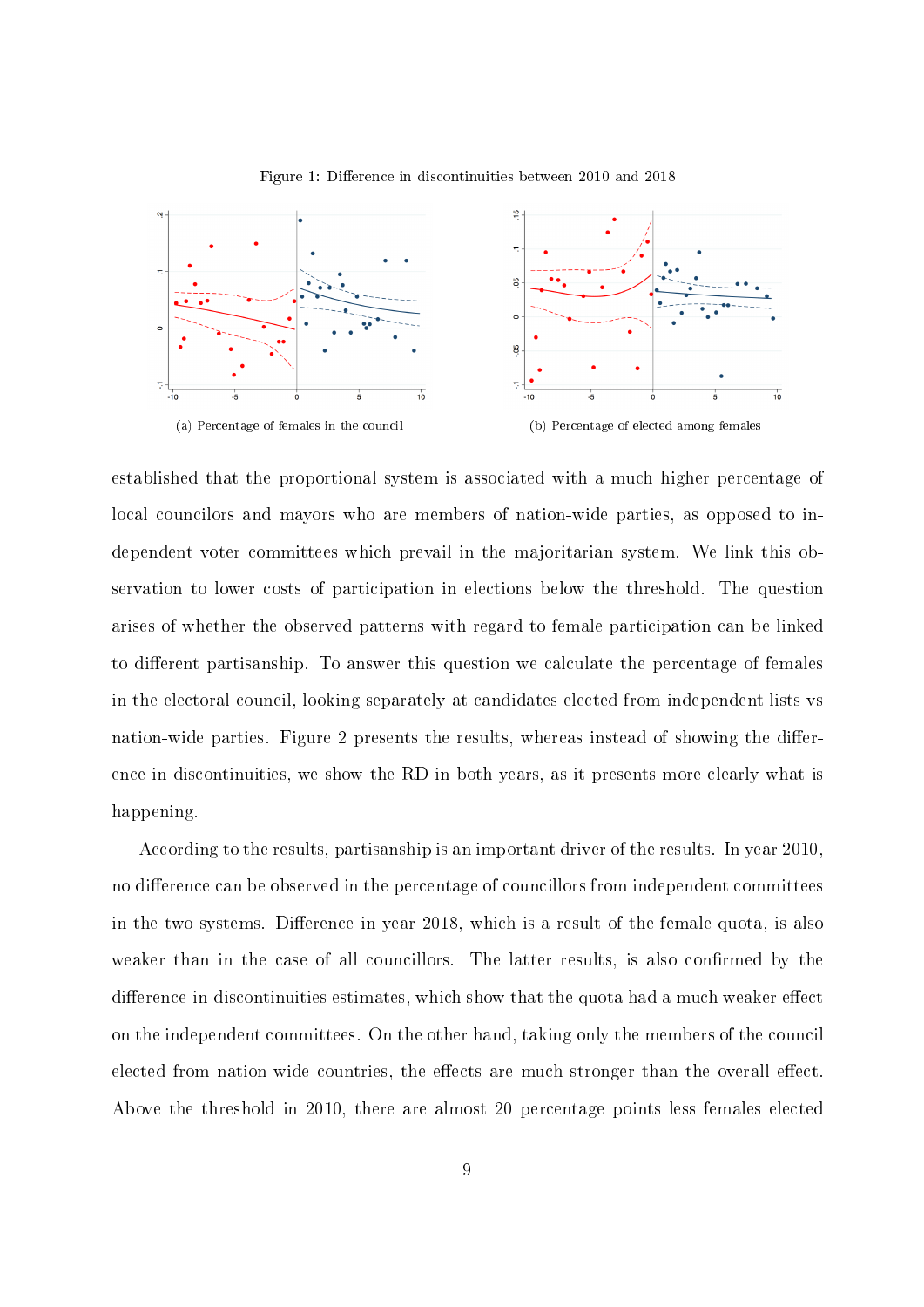from nation-wide parties. This effect disappears completely in 2018 and no discontinuity is present. The difference-in-discontinuity results (Table 2) point to a strong and significant change as a result of the quota. Thus, the quota has primarily an effect on nation-wide parties, where less females are present. In 2018, the quota has just barely equalized the share of females between the systems, when it comes to nation-wide candidates.





#### 5. Conclusions

We show that implementing a binding gender quota helps increase the representation of females in local councils. Yet, the effect here does not come from changing the probability of each female being elected, but simply through increasing the pool of eligible females. For the case of nation-wide parties, the quota also barely raises the percentage of females in the council to the level achieved in single-seat districts.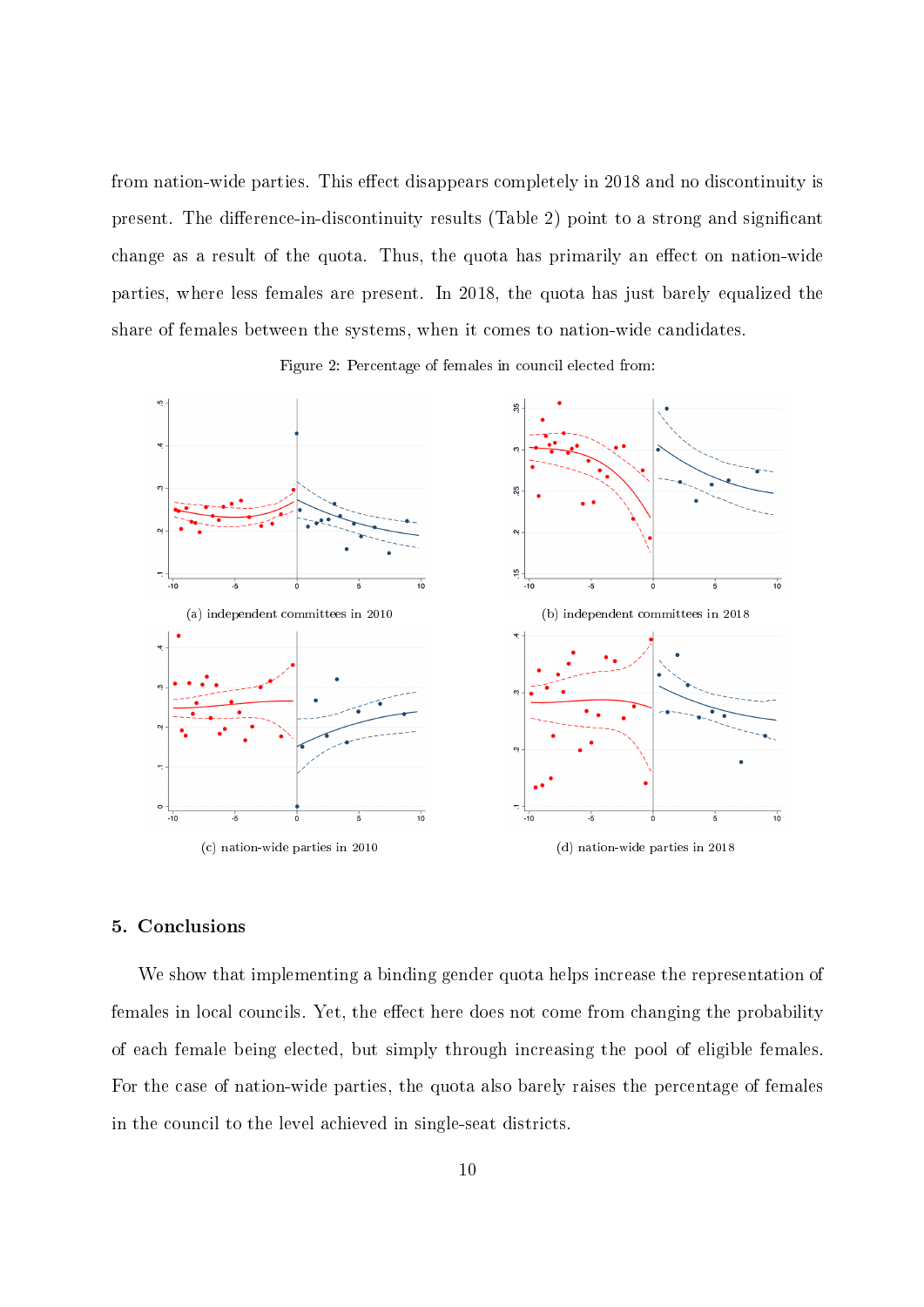|                      | Independent committees                     |                  |                       | Nation-wide parties   |                       |                       |
|----------------------|--------------------------------------------|------------------|-----------------------|-----------------------|-----------------------|-----------------------|
| D-in-RD Estimate     | $0.195*$<br>[0.106]                        | 0.134<br>[0.138] | $-0.068$<br>[0.202]   | $0.268***$<br>[0.119] | $0.311***$<br>[0.136] | $0.382***$<br>[0.160] |
| Robust 95% CI        | $\begin{bmatrix} 0.12 & 404 \end{bmatrix}$ | $-.137-.406]$    | $[-465 \; , \; .327]$ | [.075; .543]          | [.075; .612]          | [.068; .697]          |
| Kernel Type          | Triangular                                 | Triangular       | Triangular            | Triangular            | Triangular            | Triangular            |
| BW Type              | <b>CCT</b>                                 | <b>CCT</b>       | <b>CCT</b>            | <b>CCT</b>            | <b>CCT</b>            | <b>CCT</b>            |
| Conventional p-value | 0.039                                      | 0.199            | 0.920                 | 0.008                 | 0.008                 | 0.014                 |
| Robust p-value       | 0.065                                      | 0.334            | 0.735                 | 0.009                 | 0.012                 | 0.017                 |
| Order Loc. Poly. (p) |                                            | $\overline{2}$   | 3                     |                       | 2                     | 3                     |
| Order Bias $(q)$     | 2                                          | 3                | 4                     | 2                     | 3                     | 4                     |
| BW Loc. Poly. (h)    | 4.064                                      | 4.974            | 4.320                 | 6.021                 | 9.895                 | 13.148                |
| BW Bias (b)          | 6.270                                      | 6.847            | 5.593                 | 10.135                | 13.103                | 15.348                |

Table 2: Percentage of females in the council elected from independent committees and nation-wide parties, difference in discontinuities between 2010 and 2018

\*  $p < 0.1$ , \*\*  $p < 0.05$ , \*\*\*  $p < 0.01$ . Standard errors in brackets. CCT corresponds to the bandwidth selection procedure of Calonico et al. (2014).

The natural–experiment setup, which we exploit in this study, ensures high internal validity, which is typically not given in previous analyses of the topic. Yet, because we estimate the local average treatment effect (around threshold of  $20,000$ ) and because we examine sub-national electoral systems, we caution against generalization of the results to the central level elections.

#### References

- Adams, R.B., Funk, P., 2012. Beyond the glass ceiling: Does gender matter? Management science 58, 219-235.
- Allen, P., Cutts, D., Campbell, R., 2016. Measuring the quality of politicians elected by gender quotas-are they any different? Political Studies 64, 143-163.
- Baltrunaite, A., Bello, P., Casarico, A., Profeta, P., 2014. Gender quotas and the quality of politicians. Journal of Public Economics 118, 62–74.
- Baskaran, T., Hessami, Z., 2018. Does the election of a female leader clear the way for more women in politics? American Economic Journal: Economic Policy 10, 95–121.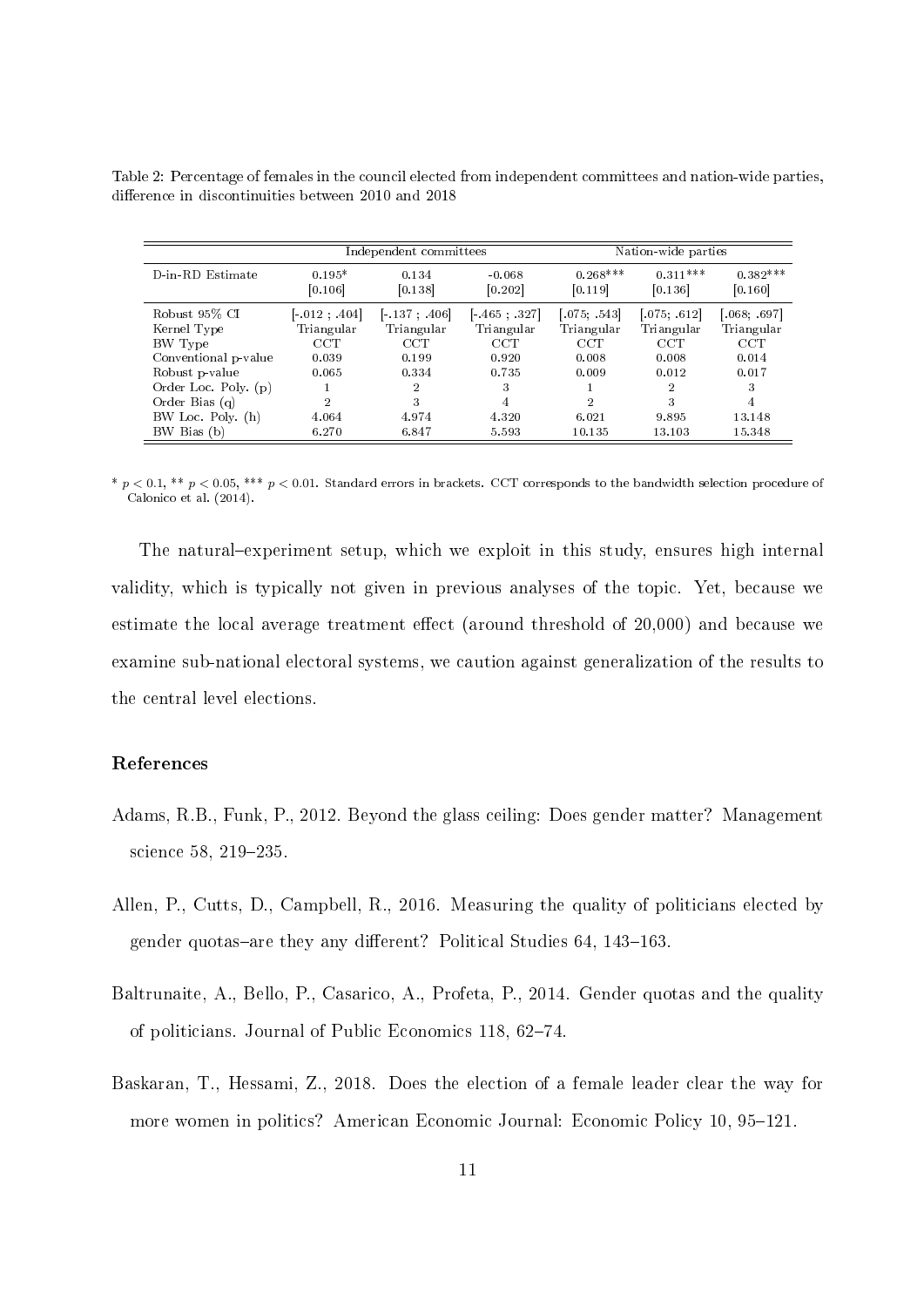- Beaman, L., Chattopadhyay, R., Duflo, E., Pande, R., Topalova, P., 2009. Powerful women: does exposure reduce bias? The Quarterly journal of economics 124, 1497-1540.
- Bertrand, M., Black, S.E., Jensen, S., Lleras-Muney, A., 2018. Breaking the glass ceiling? the effect of board quotas on female labour market outcomes in norway. The Review of Economic Studies 86, 191-239.
- Besley, T., Folke, O., Persson, T., Rickne, J., 2017. Gender quotas and the crisis of the mediocre man: Theory and evidence from sweden. American economic review 107, 220442.
- Bhalotra, S., Clots-Figueras, I., 2014. Health and the political agency of women. American Economic Journal: Economic Policy 6, 164–97.
- Bhalotra, S., Clots-Figueras, I., Iyer, L., 2017. Pathbreakers? women's electoral success and future political participation. The Economic Journal 128, 1844–1878.
- Brollo, F., Troiano, U., 2016. What happens when a woman wins an election? evidence from close races in brazil. Journal of Development Economics 122, 28-45.
- Broockman, D.E., 2014. Do female politicians empower women to vote or run for office? a regression discontinuity approach. Electoral Studies 34, 190-204.
- Calonico, S., Cattaneo, M.D., Titiunik, R., 2014. Robust nonparametric condence intervals for regression-discontinuity designs. Econometrica 82, 2295–2326.
- Campa, P., 2011. Gender quotas, female politicians and public expenditures: quasiexperimental evidence .
- Casas-Arce, P., Saiz, A., 2015. Women and power: unpopular, unwilling, or held back? Journal of political Economy 123, 641–669.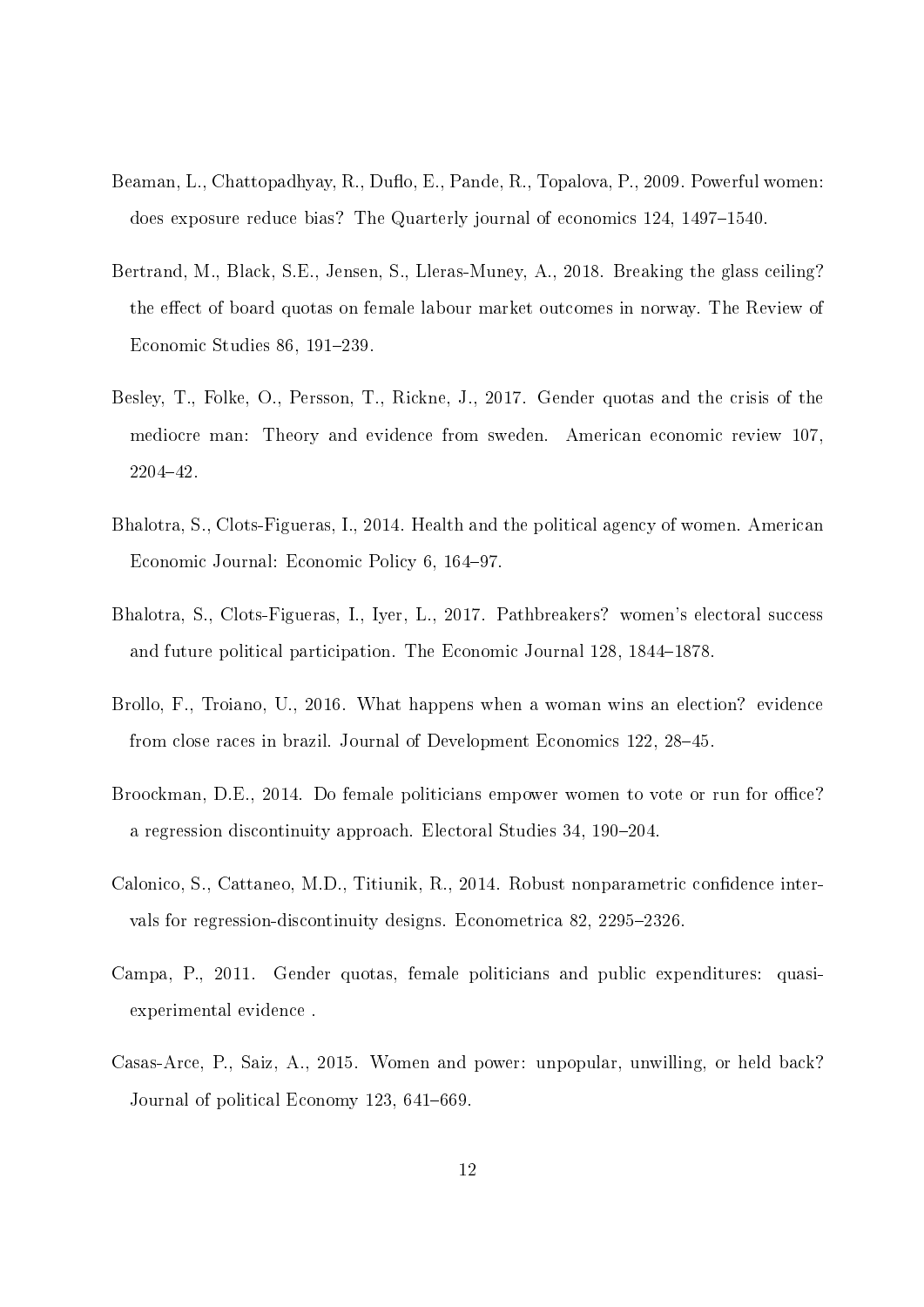- Cattaneo, M.D., Jansson, M., Ma, X., 2016. rddensity: Manipulation testing based on density discontinuity. The Stata Journal (ii), 1-18.
- Cattaneo, M.D., Jansson, M., Ma, X., 2019. Simple local polynomial density estimators. Journal of the American Statistical Association, 1-11.
- Chattopadhyay, R., Duflo, E., 2004. Women as policy makers: Evidence from a randomized policy experiment in india. Econometrica 72, 1409–1443.
- Clayton, A., Zetterberg, P., 2018. Quota shocks: Electoral gender quotas and government spending priorities worldwide. The Journal of Politics 80, 916–932.
- Davidson-Schmich, L.K., 2020. Becoming madam chancellor: Angela merkel and the berlin republic.
- Eggers, A.C., Freier, R., Grembi, V., Nannicini, T., . Regression discontinuity designs based on population thresholds: Pitfalls and solutions. American Journal of Political Science .
- Ferreira, F., Gyourko, J., 2014. Does gender matter for political leadership? the case of us mayors. Journal of Public Economics 112, 24-39.
- Gendźwiłł, A., Żółtak, T., 2020. Do parties and voters counteract quota regulations? the impact of legislative gender quotas on ballot ranking and preference voting in poland. Politics  $&$  Gender 16, 199-229.
- Geys, B., Sørensen, R.J., 2019. The impact of women above the political glass ceiling: Evidence from a norwegian executive gender quota reform. Electoral Studies , 102050.
- Górecki, M.A., Kukołowicz, P., 2014. Gender quotas, candidate background and the election of women: A paradox of gender quotas in open-list proportional representation systems. Electoral Studies 36, 65–80.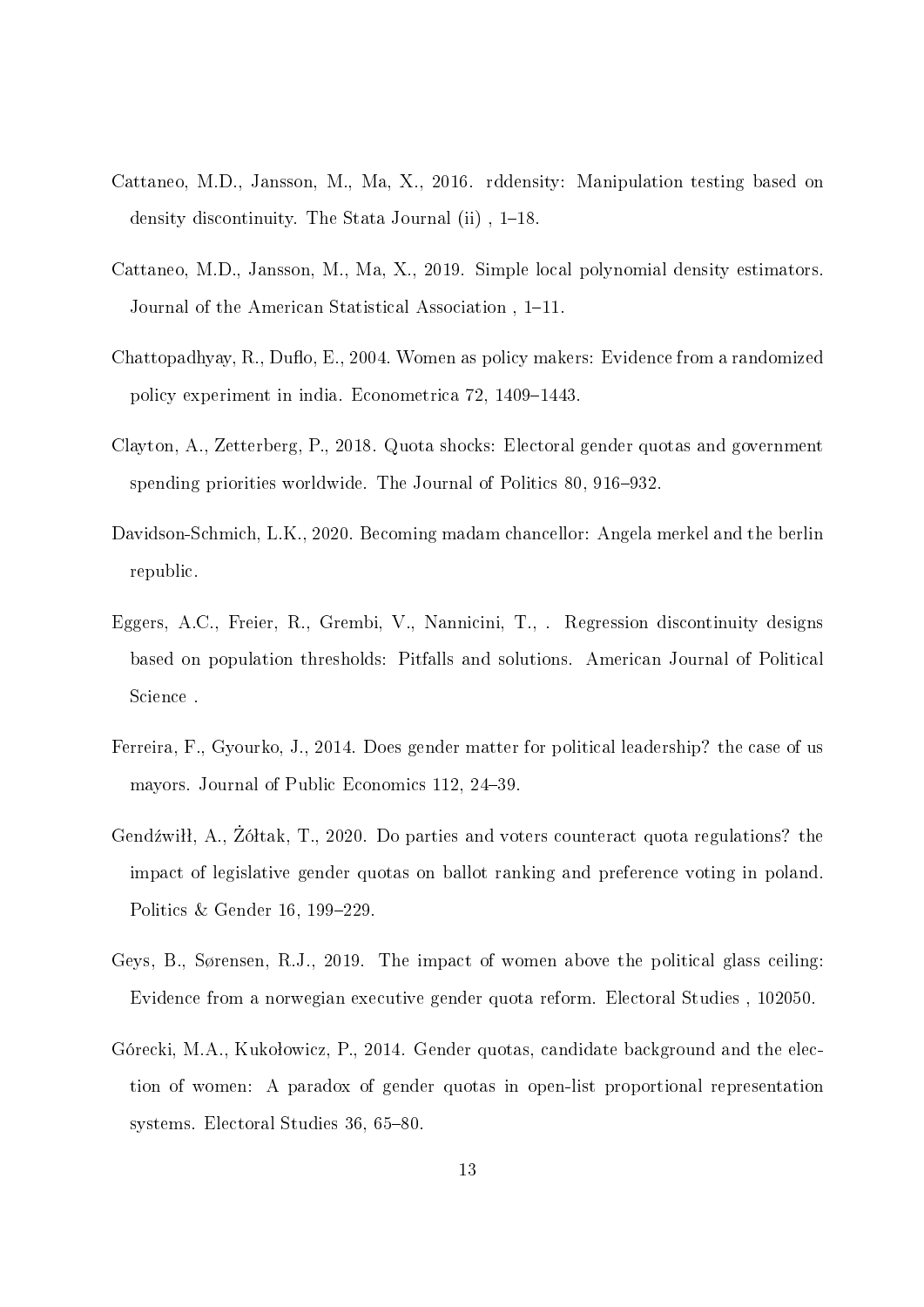- Grembi, V., Nannicini, T., Troiano, U., 2016. Do fiscal rules matter? American Economic Journal: Applied Economics 8, 1-30. doi:10.1257/app.20150076.
- Hicks, D.L., Hicks, J.H., Maldonado, B., 2016. Women as policy makers and donors: Female legislators and foreign aid. European Journal of Political Economy 41, 46–60.
- Jankowski, M., Marcinkiewicz, K., 2019. Ineffective and counterproductive? the impact of gender quotas in open-list proportional representation systems. Politics & Gender 15, 1-33.
- Joo, H.H., Lee, J., 2018. Encountering female politicians. Journal of Economic Behavior & Organization 151, 88-122.
- Kantorowicz, J., Köppl-Turyna, M., 2019. Disentangling the fiscal effects of local constitutions. Journal of Economic Behavior & Organization 163, 63-87.
- McCrary, J., 2008. Manipulation of the running variable in the regression discontinuity design: A density test. Journal of Econometrics 142, 698-714.
- O'brien, D.Z., Rickne, J., 2016. Gender quotas and women's political leadership. American Political Science Review 110, 112-126.
- Szyszko, K., 2014. Ile kosztuje mandat radnego? Polityka Warszawska .
- Weeks, A.C., Baldez, L., 2015. Quotas and qualifications: the impact of gender quota laws on the qualications of legislators in the italian parliament. European Political Science Review 7, 119-144.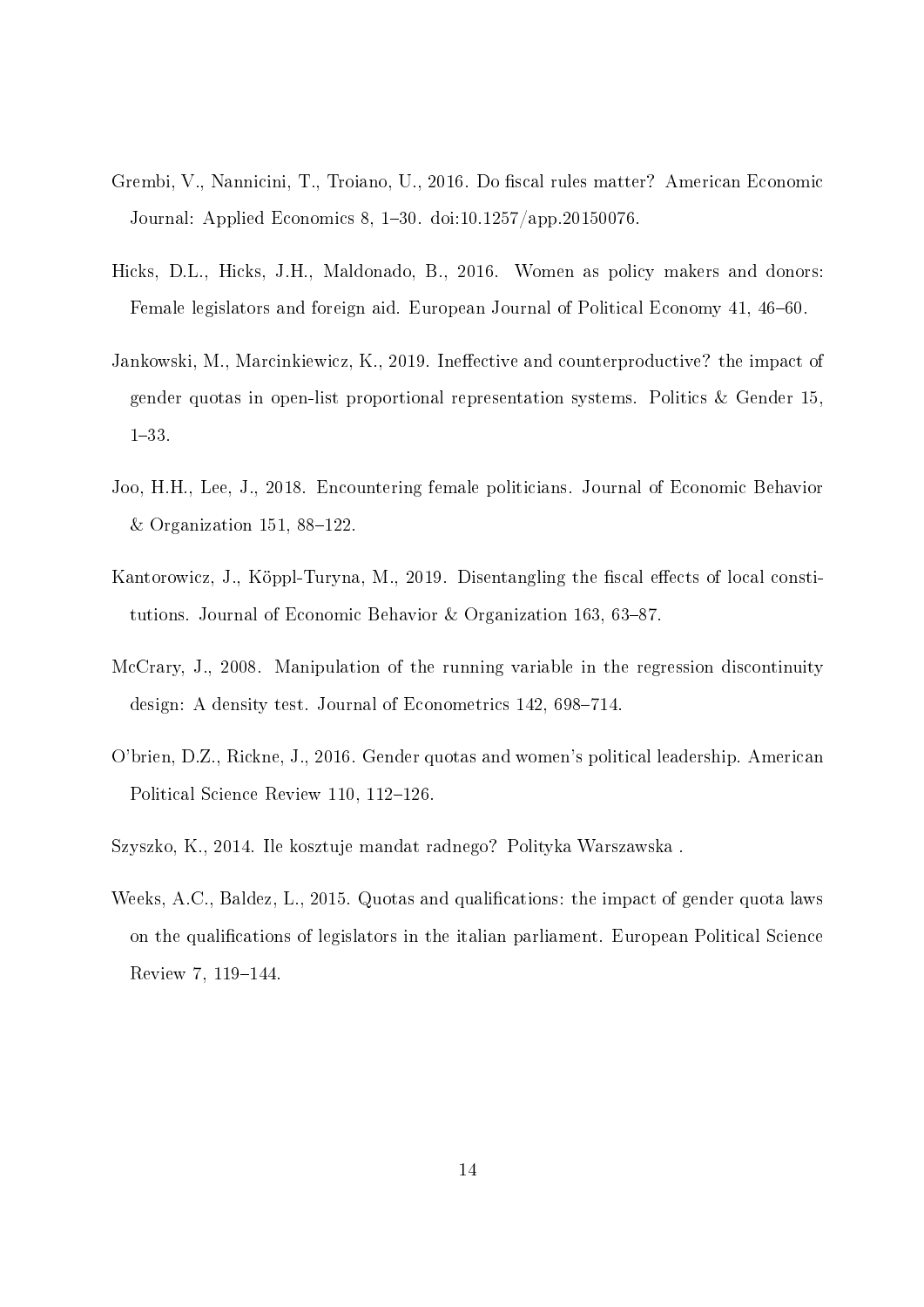#### Appendix A. Validy of the RD design (Online Appendix)

Several conditions have to be met or the design to be valid, or the treatment considered randomized. Firstly, assignment must predict the treatment - which is the case, as the law prescribes, which municipalities belong in which electoral system. Secondly, no manipulation of assignment should be possible - which is analyzed in Appendix A.1. Thirdly, assignment must not be correlated with any outcome-determining factor - this assumption is looked at in Appendix A.2. Finally, confounding factors should not be present at the analyzed population threshold.

|                                                         | Majoritarian | Proportional           |
|---------------------------------------------------------|--------------|------------------------|
| Population size                                         | ${<}20,000$  | $>=$ 20,000            |
| Electoral rule                                          | Plurality    | Proportional (d'Hondt) |
| District magnitude                                      | 1 to 5       | $5$ to $8$             |
| No of signatures to register a party list in a district | Min.25       | Min. 150               |
| No. of candidates on the list                           | Min.1        | Min 5                  |
| Confounding factors                                     |              |                        |
| Council size                                            | 15           | 21                     |
| Campaign spending limitation                            | 750PLN       | 1000PLN                |

Table A.1: Institutional details of electoral systems in 2010

As indicated in Table A.1, two policies change at the 20,000 threshold: the size of the council and the limit to campaign financing. Regarding campaign expenditure limits, there is evidence that these are not strictly enforced, and thus are not binding (Szyszko, 2014). It is a well-known practice in Poland for parties to engage in so-called "pre-campaigning", in order to circumvent expenditure limits. This means that politicians begin agitation before the beginning of the official campaign, i.e., when the expenses of campaigning go unreported (Szyszko, 2014; Kantorowicz and Köppl-Turyna, 2019). When it comes to the council size, we look at the changes to female representation at a different threshold. We exploit the fact, that in municipalities above 50,000 inhabitants, the council size increases to 23 persons, and above 100,000 to 25. We find no changes in the outcome variables at this threshold (Tables A.2 and A.3), which is a strong indicator of no effect at the  $20,000$ threshold present.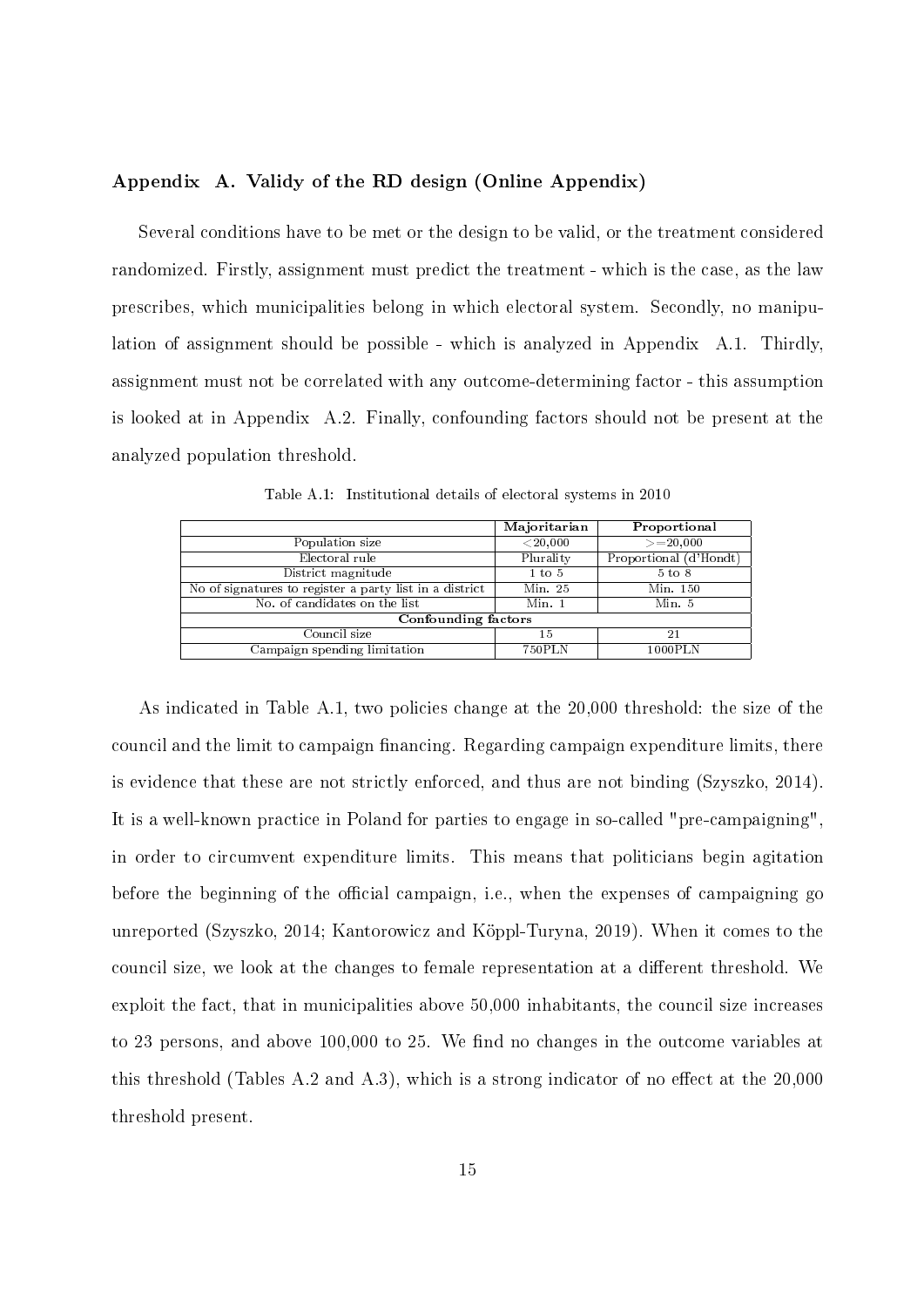|                      | (1)                  | (2)              | (3)              |
|----------------------|----------------------|------------------|------------------|
| RD Estimate          | 0.003<br>[0.090]     | 0.026<br>[0.121] | 0.048<br>[0.153] |
| Robust 95% CI        | $[-202 \; ; \; 212]$ | 228:325          | $-.283-.394$     |
| Kernel Type          | Triangular           | Triangular       | Triangular       |
| BW Type              | $_{\rm{CCT}}$        | <b>CCT</b>       | $_{\rm CCT}$     |
| Eff. Observations L  | 27                   | 42               | 51               |
| Eff. Observations R. | 17                   | 21               | 25               |
| Conventional p-value | 0.974                | 0.829            | 0.754            |
| Robust p-value       | 0.961                | 0.730            | 0.748            |
| Order Loc. Poly. (p) | 1                    | $\overline{2}$   | 3                |
| Order Bias $(q)$     | 2                    | 3                | $\overline{4}$   |
| BW Loc. Poly. (h)    | 4.145                | 5.265            | 6.171            |
| BW Bias (b)          | 6.796                | 6.831            | 7.372            |

Table A.2: Percentage of females in the council at the placebo 50,000 threshold

\*  $p < 0.1$ , \*\*  $p < 0.05$ , \*\*\*  $p < 0.01$ . Standard errors in brackets. CCT corresponds to the bandwidth selection procedure of Calonico et al. (2014).

|                      | (1)                  | (2)              | (3)                    |
|----------------------|----------------------|------------------|------------------------|
| <b>RD</b> Estimate   | 0.002<br>[0.041]     | 0.019<br>[0.042] | 0.039<br>[0.067]       |
| Robust 95% CI        | $[-073 \; ; \; 102]$ | $-.06-.116$      | $[-.106 \; ; \; .185]$ |
| Kernel Type          | Triangular           | Triangular       | Triangular             |
| BW Type              | $_{\rm CCT}$         | $_{\rm CCT}$     | CCT                    |
| Eff. Observations L  | 22                   | 31               | 26                     |
| Eff. Observations R. | 14                   | 18               | 17                     |
| Conventional p-value | 0.960                | 0.658            | 0.554                  |
| Robust p-value       | 0.748                | 0.531            | 0.592                  |
| Order Loc. Poly. (p) | 1                    | $\overline{2}$   | 3                      |
| Order Bias (q)       | $\overline{2}$       | 3                | 4                      |
| BW Loc. Poly. (h)    | 3.003                | 4.362            | 3.983                  |
| BW Bias (b)          | 4.792                | 6.503            | 6.063                  |

Table A.3: Elected among females in a municipality at the placebo 50,000 threshold

\*  $p < 0.1$ , \*\*  $p < 0.05$ , \*\*\*  $p < 0.01$ . Standard errors in brackets. CCT corresponds to the bandwidth selection procedure of Calonico et al. (2014).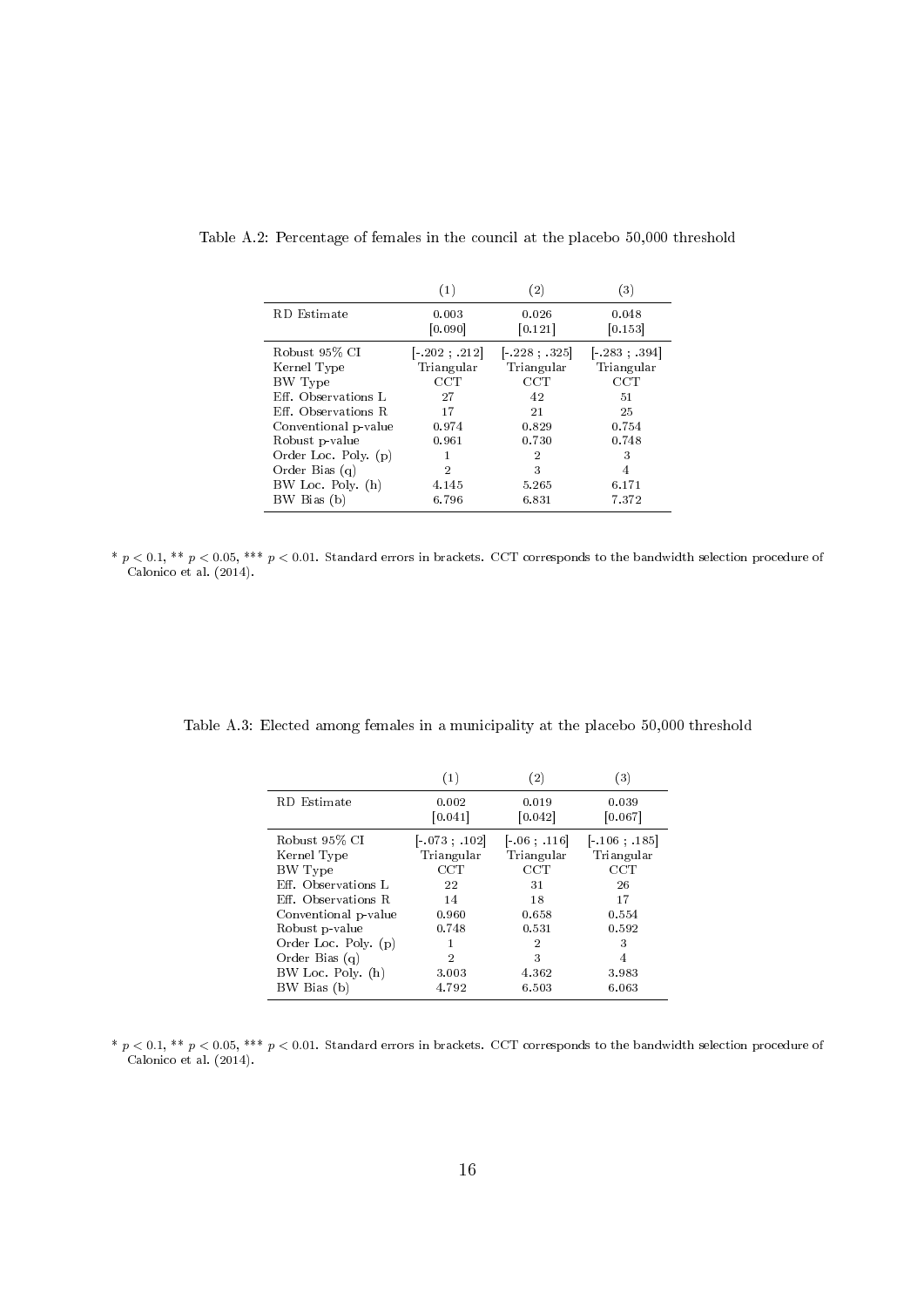#### Appendix A.1. Sorting

For the regression-discontinuity assumptions to be valid, we need to establish whether sorting around the cut-off does not appear. Following ?, there is evidence that the density test of McCrary (2008) is sensitive to the choice of the bin sizes and assignment of borderline integer observations (as in the case of population) to the first bin on the left of the threshold. Table A.4 presents results of density testing with different bandwidths and bin sizes, to control for sensitivity.

|          | 2010        |            | 2018          |              |
|----------|-------------|------------|---------------|--------------|
| Bin size | $Bwidth=10$ | $Bwidth=5$ | $Bwidth = 10$ | $Bwidth = 5$ |
| 100      | 0.2384      | 0.3096     | 0.3588        | 0.6535       |
| 200      | 0.2192      | 0.3040     | 0.3620        | 0.6347       |
| 300      | 0.3349      | 0.3850     | 0.3669        | 0.6922       |
| 400      | 0.2320      | 0.3103     | 0.3639        | 0.6263       |
| 500      | 0.1876      | 0.2214     | 0.3273        | 0.7138       |
| 1000     | 0.4196      | 0.2784     | 0.2828        | 0.7767       |

Table A.4: McCrary density tests - p-values reported

Alternatively, one can test density continuity with local polynomial density estimators (see, Cattaneo et al., 2016, 2019), which avoids pre-binning of the data. Results are summarized in Table A.5 and similarly point to no sorting present at the population threshold.

Table A.5: Polynomial density tests - p-values reported

|                | 2010       |         | 2018       |         |
|----------------|------------|---------|------------|---------|
| Order          | Triangular | Uniform | Triangular | Uniform |
|                | 0.3256     | 0.3776  | 0.8329     | 0.9537  |
| $\overline{2}$ | 0.4722     | 0.5664  | 0.7537     | 0.7892  |
| 3              | 0.3754     | 0.7862  | 0.5249     | 0.7272  |
| 4              | 0.6309     | 0.7129  | 0.7743     | 0.8826  |

Appendix A.2. Continuity of the municipal characteristics

Further, we need to make sure that variables potentially affecting the female representation - determined prior to the realization of the assignment variable - have the same distribution just above and just below the cutoff, so that local randomization is given. In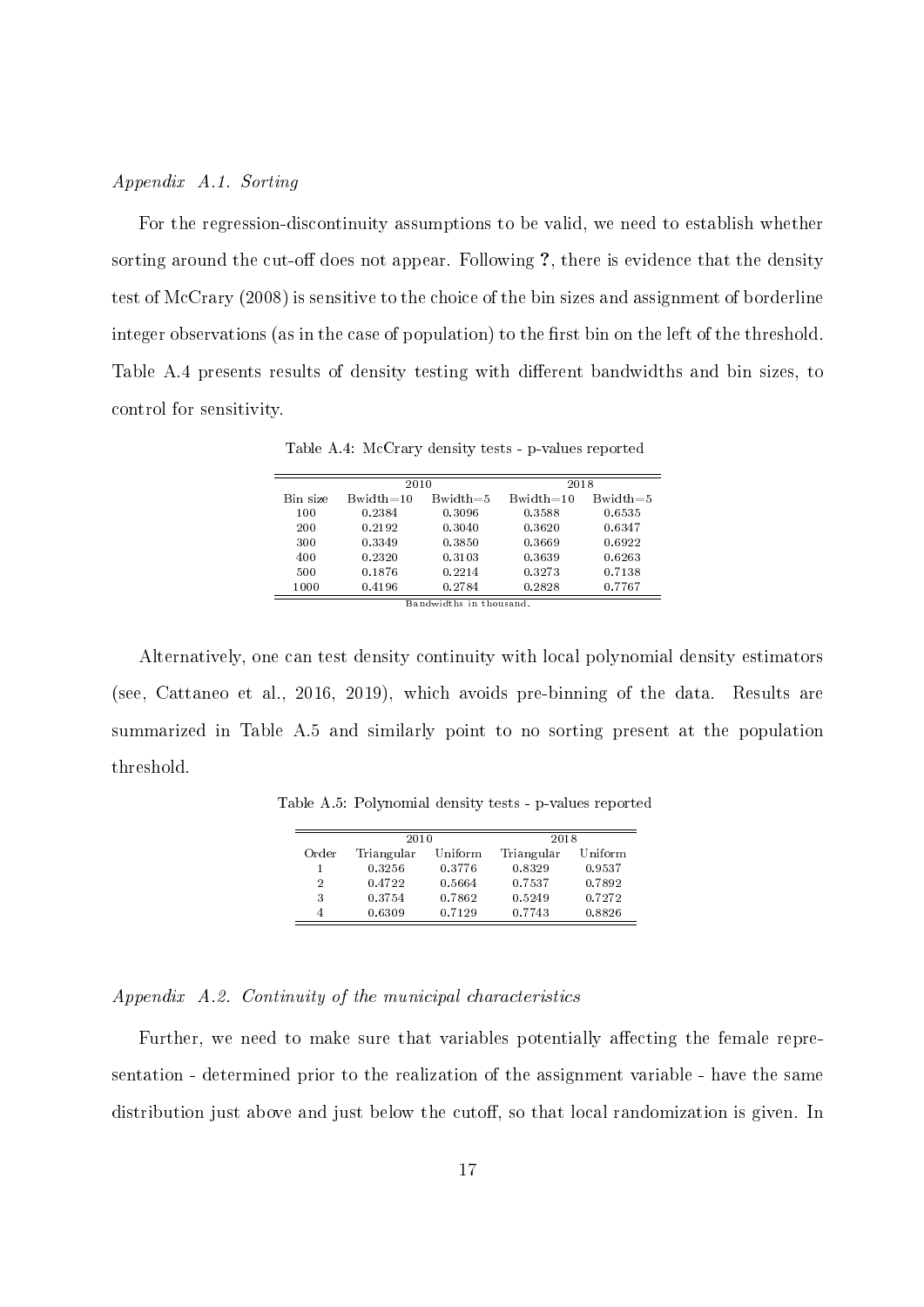the Appendix (Figure A.1), we show a variety of continuity checks of several important variables. Since the variables are very stable over time, we only report the values for the year 2010, other years look virtually the same. Population variables could affect the probability of voting for females independent of the electoral system: young people could vote more "progressively" (young defined as population between 18 and 30 ears of age), as opposed to elder population (defined as above 65). More dense areas, that is cities, could be more positive towards females, but there is no visible discontinuity in the population density. Finally, percentage of females in the overall population could matter. Also in this case, we do not observe any discontinuity.



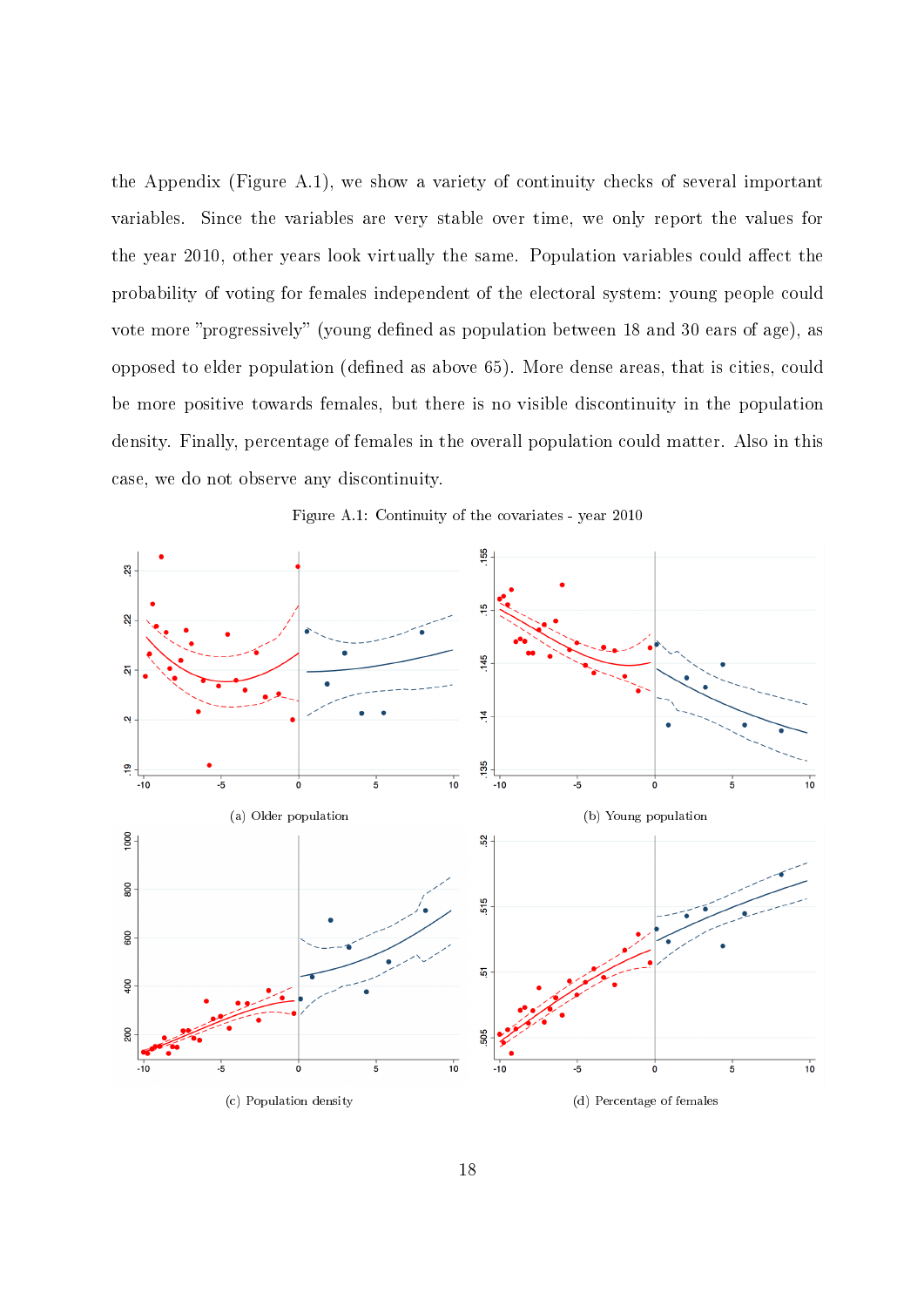## Appendix B. Additional Tables

Figure B.1: Sensitivity with respect to bandwidth: percentage of females in the council - difference in discontinuity